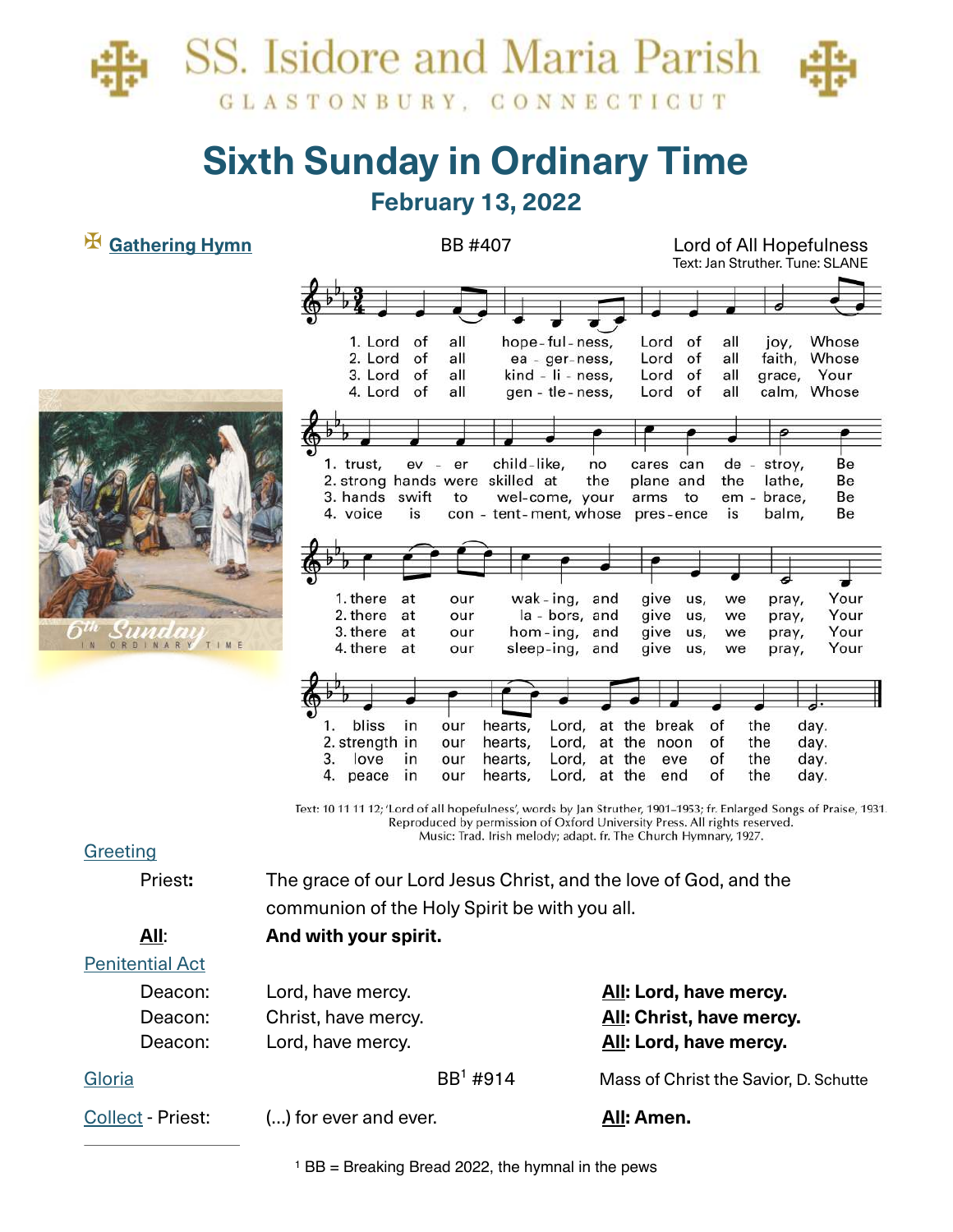# **Liturgy of the Word**

First Reading **Example 20** Sep. 71 **BB p. 71** Jeremiah 17: 5-8

Psalm 63 My Soul is Thirsting for You



Priest: A reading from (...) according to Luke. **All: Glory to you, O Lord.** 

### **Homily**

### Profession of Faith: The Apostles' Creed

**I believe in God, the Father almighty, Creator of heaven and earth, and in Jesus Christ, his only Son, our Lord, who was conceived by the Holy Spirit, born of the Virgin Mary, sufered under Pontius Pilate, was crucifed, died and was buried; he descended into hell; on the third day he rose again from the dead. He ascended into heaven, and is seated at the right hand of God the Father almighty; from there he will come to judge the living and the dead. I believe in the Holy Spirit, the holy catholic Church, the communion of saints, the forgiveness of sins, the resurrection of the body, and life everlasting. Amen.** 

Universal Prayer (Prayer of the Faithful) **All**: **Loving God, hear our prayer.** 

# Conclusion to the Universal Prayer (All)

**Most high and glorious God, lighten the darkness of our hearts and give us sound faith, frm hope, and perfect love. Let us, Lord, have the right feelings and knowledge so that we can carry out the task you have given us in truth. Dispel all cynicism, fear, despair and negativity so that we can proclaim the Gospel with joyful hope and be united in our faith. Heal our wounds and awaken our hearts to see Your presence in all things.**

Priest: Loving God, hear all of our prayers today and those in hearts throughout the world, through Christ our Lord.

**All: Amen.** 

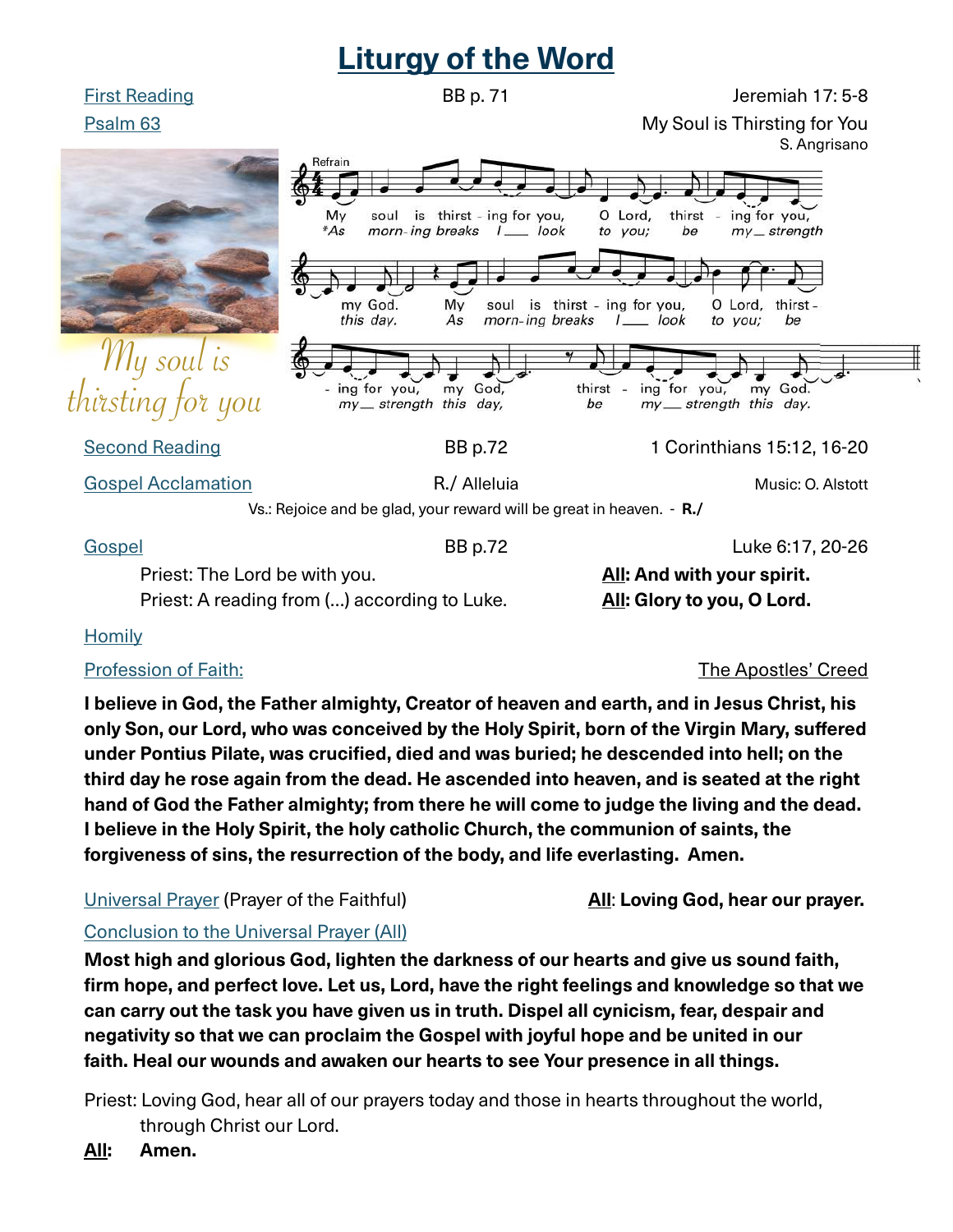# **Liturgy of the Eucharist**

**Example 24** Preparation Hymn **BB #725 Rejoice in the Promise of Jesus** Music: Scot Crandal

1. Blest are you lowly and poor in spirit, finding your wealth not in gold, setting your sights not on power and glory,

but trusting in God alone.

2. Blest are you mourners who live with sorrow, grieving the evil on earth,

hungering for righteousness, thirsting for justice; for you are consoled by God.





### Invitation to Prayer

Priest: Pray, brothers and sisters, that my sacrifice and yours may be acceptable to God, the almighty Father.

### **All:** May the Lord accept the sacrifice at your hands for the praise and glory  **of his name, for our good and the good of all his holy Church.**

### Preface Dialogue

- Priest: The Lord be with you. **All: And with your spirit.**
- 

Priest: Let us give thanks to the Lord our God. **All: It is right and just.**

Priest: Lift up your hearts. **All: We lift them up to the Lord.**

Eucharistic Acclamations Mass of Christ the Savior, Dan Schutte

Sanctus (BB#917), Memorial Acclamation (BB#918), Amen (BB#921), Lamb of God (BB #922)

### The Lord's Prayer

### Sign of Peace

### Invitation to Communion

- Priest: Behold the Lamb of God, behold him who takes away the sins of the world. Blessed are those called to the supper of the Lamb.
- **All: Lord, I am not worthy that you should enter under my roof, but only say the word and my soul shall be healed.**